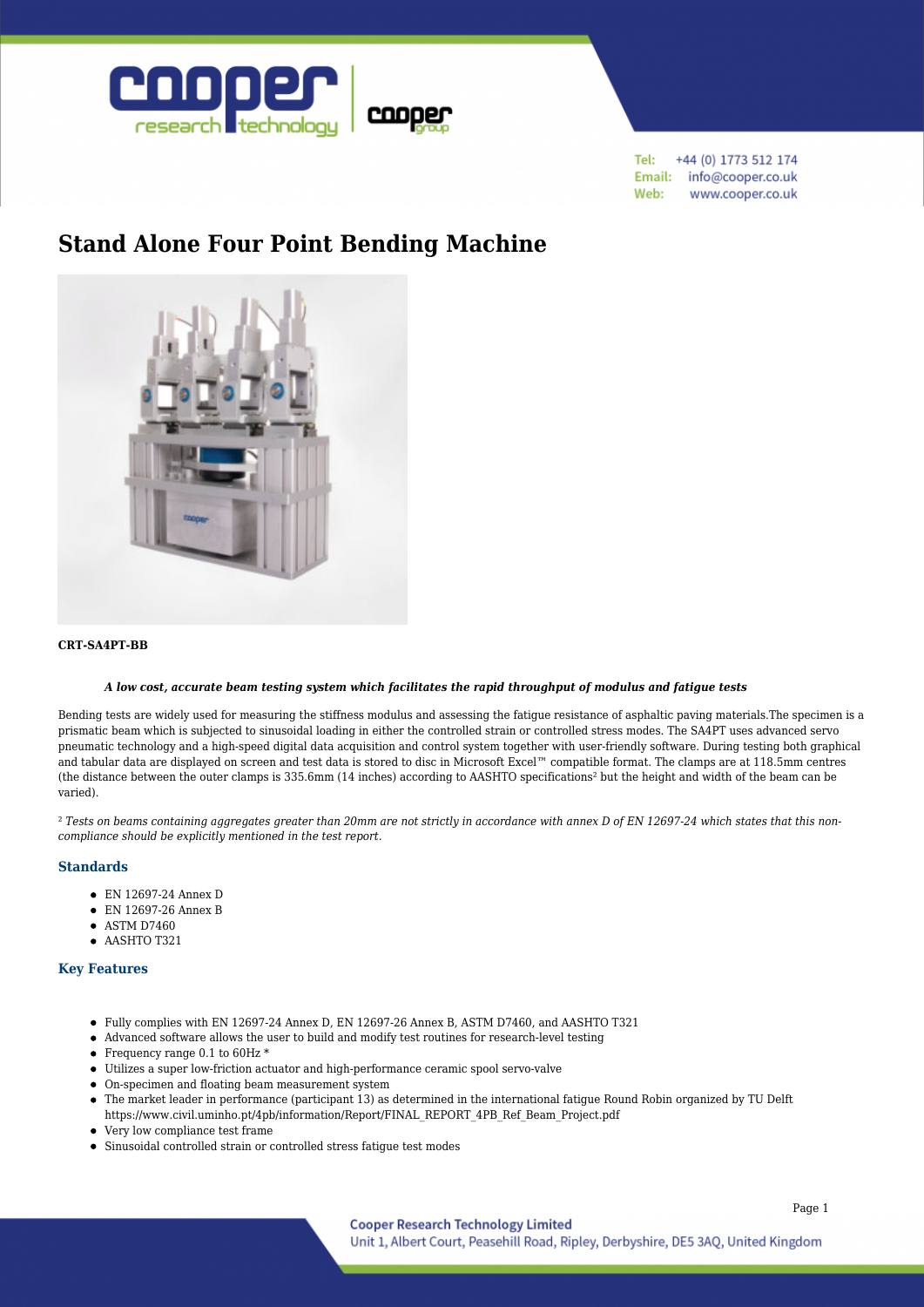

+44 (0) 1773 512 174 Tel: Email: info@cooper.co.uk Web: www.cooper.co.uk

- User defined wave shapes can be used to simulate different types of vehicles
- Advanced software allows the user to run EN, ASTM and AASHTO analysis concurrently
- Multistage and multi-frequency sequences for Master Curves
- Relaxation periods can be programmed for the investigation of healing
- Camera can be triggered by software for crack initiation and propagation analysis
- Save full-wave data for any or every cycle for hysteresis analysis
- Constant torque motorized specimen clamping to eliminate errors due to localized beam indentation
- Supplied with a certificate of calibration
- Manufactured in the United Kingdom
- \* Load limitations apply at higher frequencies

### **Key Uses**

 $\bullet$ 

- Mix design
- End product specification
- Assessment of new materials

#### **Software - DIMENSION**

- User-friendly, intuitive and reliable Windows™ software developed using LabVIEW™
- Specifically written to meet EN 12697-24 Annex D and EN 12697-26 Annex B  $\bullet$
- The user interface can be translated into the user's preferred language please enquire  $\bullet$ 
	- Stored test data can be analysed and compared with other test data utilising a spreadsheet package
- Utilities are included for curve fitting of acquired data; testing of system's inputs and outputs; phase correction and a transducer database for storing  $\bullet$ calibration factors

## **Data Acquisition - cDAC**

- Measurement of up to 32 transducers  $\bullet$
- Wave Types: Haversine, Pulse, Square, Triangle, Constant, Ramped, Rest Periods  $\bullet$

## **Accessories**

Accessories are not included in the price of main device (unless stated otherwise) and may be purchased separately if required. CRT-TCC Temperature Controlled Cabinet CRT-PVC-BEAM PVC Dummy Specimen 50x50mm

## **Specifications**

Technical specifications are subject to change without notice.

| Force Transducer                     | $\pm 5kN$                                                                                          |
|--------------------------------------|----------------------------------------------------------------------------------------------------|
| Specimen Transducer Range mm         | ±1                                                                                                 |
| Actuator stroke mm                   | 10                                                                                                 |
| Frequency Hz                         | $0.1 \text{ to } 60^*$                                                                             |
| Electrical Supply <sup>1</sup>       | 220-240 Volts 50 Hz @ 13A                                                                          |
| Compressed Air                       | 7-10 bar @ 600 L/min                                                                               |
| Dimension mm $(W \times D \times H)$ | Test Frame 440 x 190 x 570<br>Data Acquisition Box 360 x 280 x 140                                 |
|                                      | Working space required mm (W x D x H) $826 \times 1650 \times 2100$ when fitted in cabinet CRT-TCC |
| Weight (approx.) Kg                  | Test Frame 45<br>Data Acquisition Box 6                                                            |
| PC.                                  | Included                                                                                           |

<sup>1</sup> others available upon

\* Load limitations apply at higher frequencies **Calibration & Maintenance**

Calibration, Annual Service and Maintenance Contracts are available for this device. Please enquire for further details. Note: This device should be checked and calibrated annually.